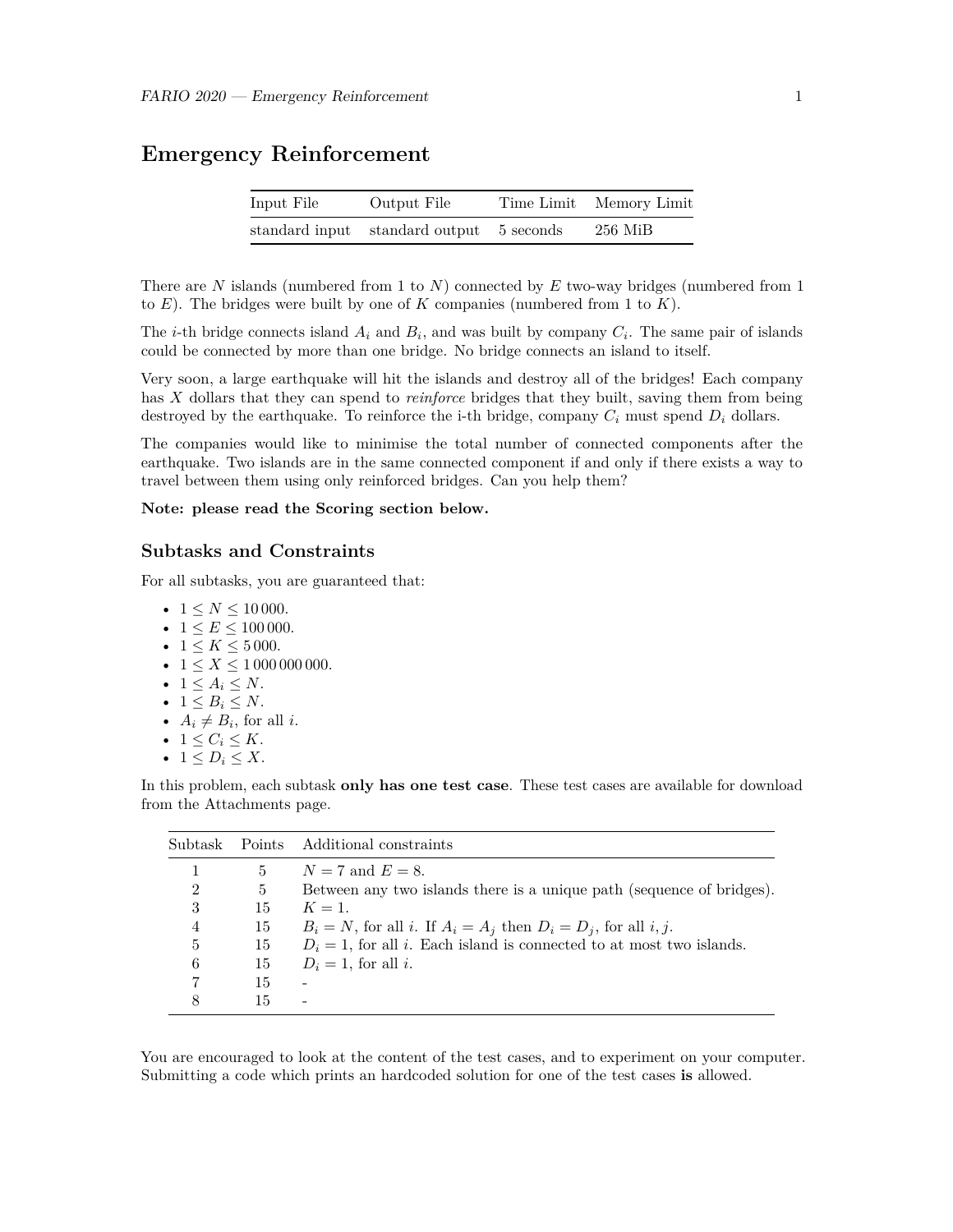### **Input**

- The first line of input contains the four integers, *N*, *E*, *K* and *X*.
- Then, *E* lines follow. The *i*-th line contains the four integers  $A_i$ ,  $B_i$ ,  $C_i$  and  $D_i$ .

#### **Output**

Output a single line, containing up to *E* integers, the bridges that you would like to reinforce (in any order).

### **Scoring**

If you:

- list the same bridge more than once, or
- output a number less than 1 or more than *E*, or
- spend too many dollars of any company,

then your score will be zero for that subtask.

Otherwise, your score will be a sliding scale based on how close your solution is to the optimal solution. Given two parameters *INF* and *SUP*, if the number of connected component after the earthquake is  $X$ , your score on this subtask will be:

$$
min(100, max(0, 100 * (SUP - X)/(SUP - INF)))
$$

Scoring parameters of each subtask are given in the table below:

| Subtask | <b>INF</b> | SUP  |
|---------|------------|------|
| 1       | 1          | 4    |
| 2       | 382        | 1000 |
| 3       | 58         | 176  |
| 4       | 1          | 3    |
| 5       | 151        | 1000 |
| 6       | 1          | 1000 |
| 7       | 1          | 150  |
| 8       |            | 1100 |

#### **Sample Input 1**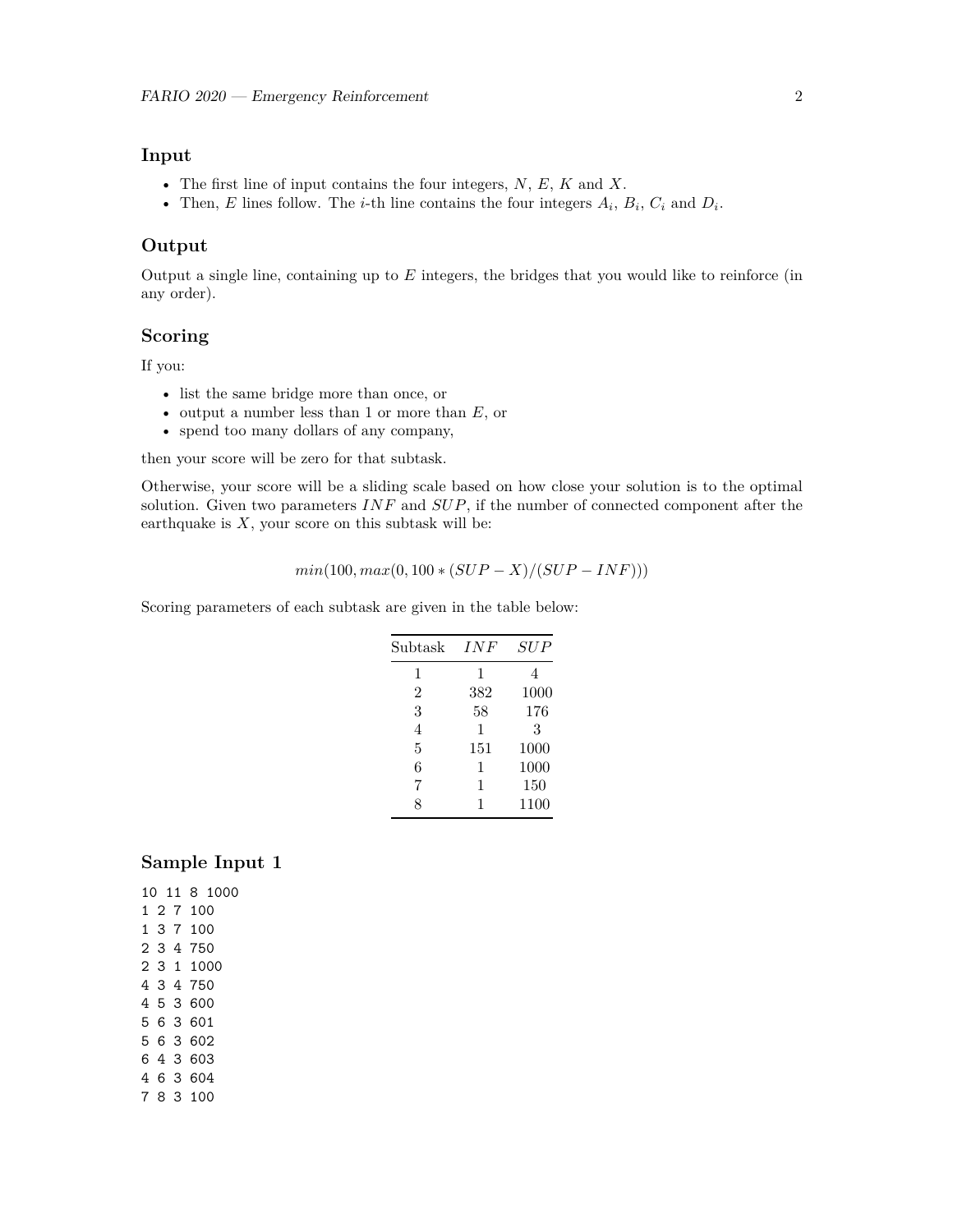# **Sample Output 1**

2 4 5 7 11

## **Sample Input 2**

## **Sample Output 2**

1 2 3 5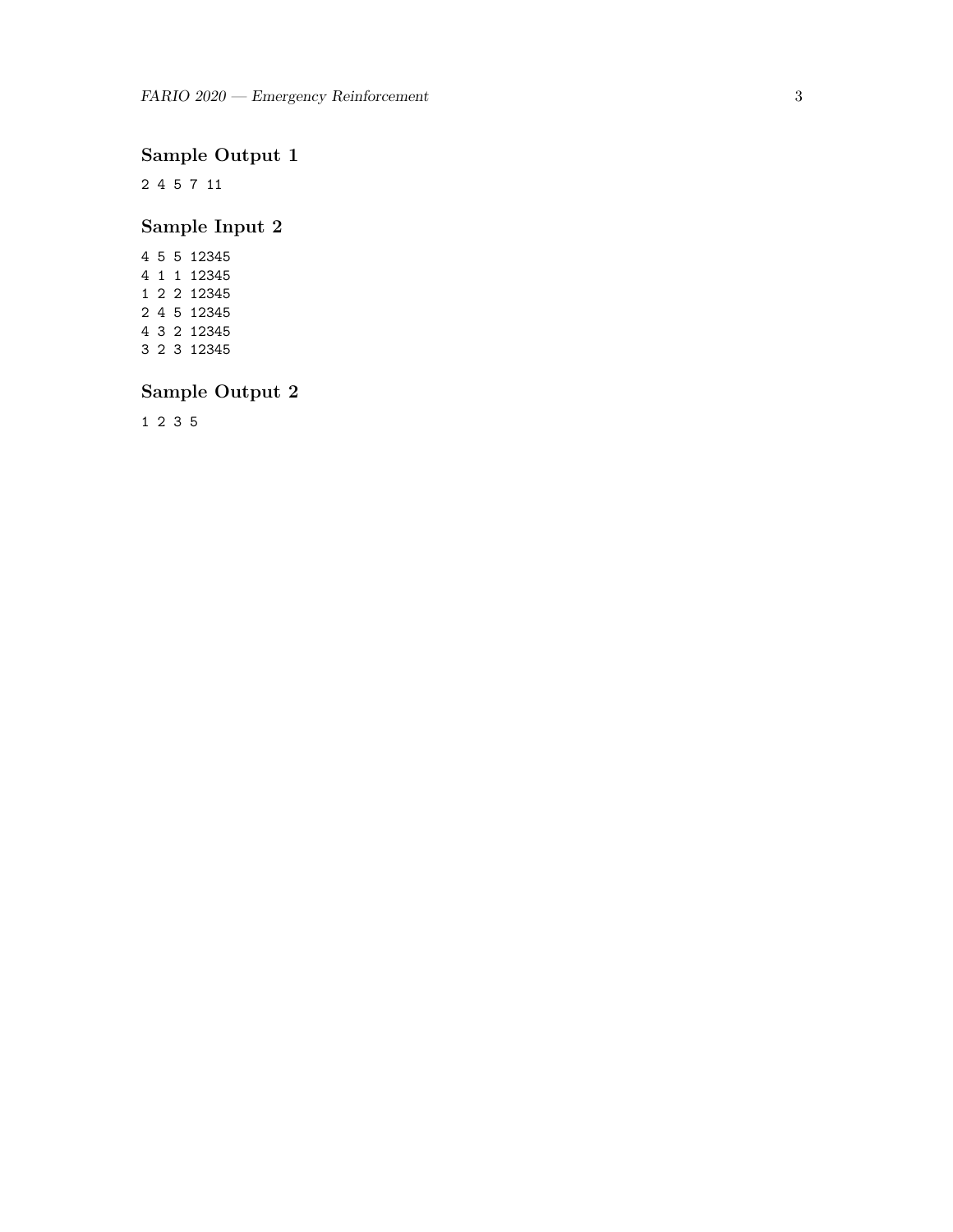### **Explanation**

In Sample Case 1, each company has  $X = 1000$  dollars to spend:

- Company 1 reinforces the 4th bridge, costing 1000 dollars.
- Company 3 reinforces the 7th and 11th bridges, costing  $601 + 100 = 701$  dollars.
- Company 4 reinforces the 5th bridge, costing 750 dollars.
- Company 7 reinforces the 2nd bridge, costing 100 dollars.

This gives 5 connected components (two of those components are size 1).



Figure 1: Sample Case 1